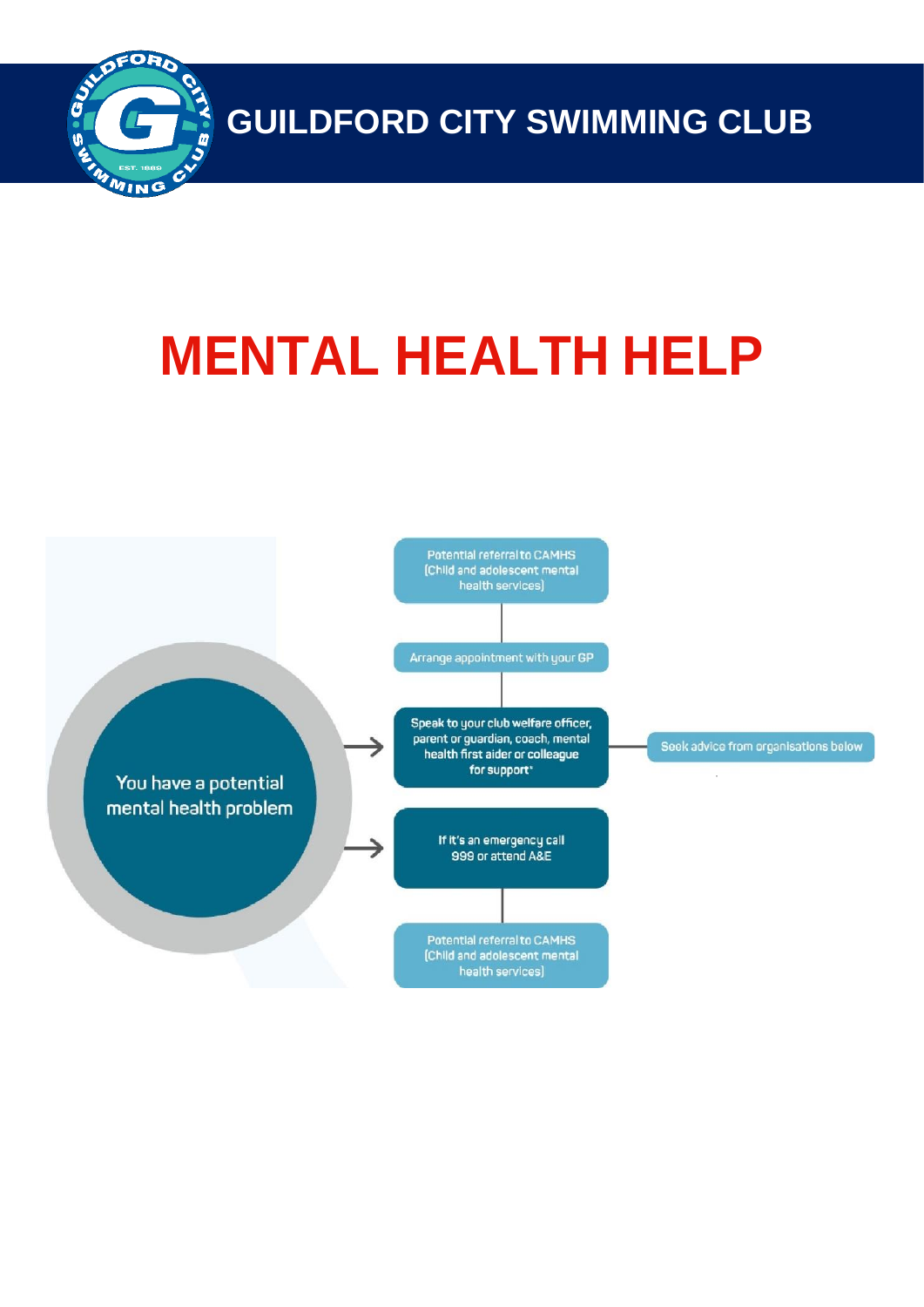# **Welfare officers and other contacts:**

**Guildford City Swimming Club Welfare Officer Name: Caroline Wood Tel: 07977407686 carolinewood890@gmail.com**

**County Welfare Officer Name: Jeni Colbourne welfare@surreyasa.co.uk**

**Regional Welfare Officer Name: Shelly Robinson Tel: 01732 833966 Work / 07770 938353 Mobile shelly.robinson@globalworld.co.uk**

**Local Authority Services Children Social Care Team Young Guildford Tel: 01483 444713**

**Police Child Abuse Investigation Team/Unit Tel: 01483 630040**

#### **National Governing Body**

**Amateur Swimming Association Legal Affairs Department Pavilion 3, Sport Park, 3 Oakwood Drive Loughborough University, Leicestershire LE11 3QF Tel: 01509 640270 Email: legal@swimming.org Web: www.swimming.org**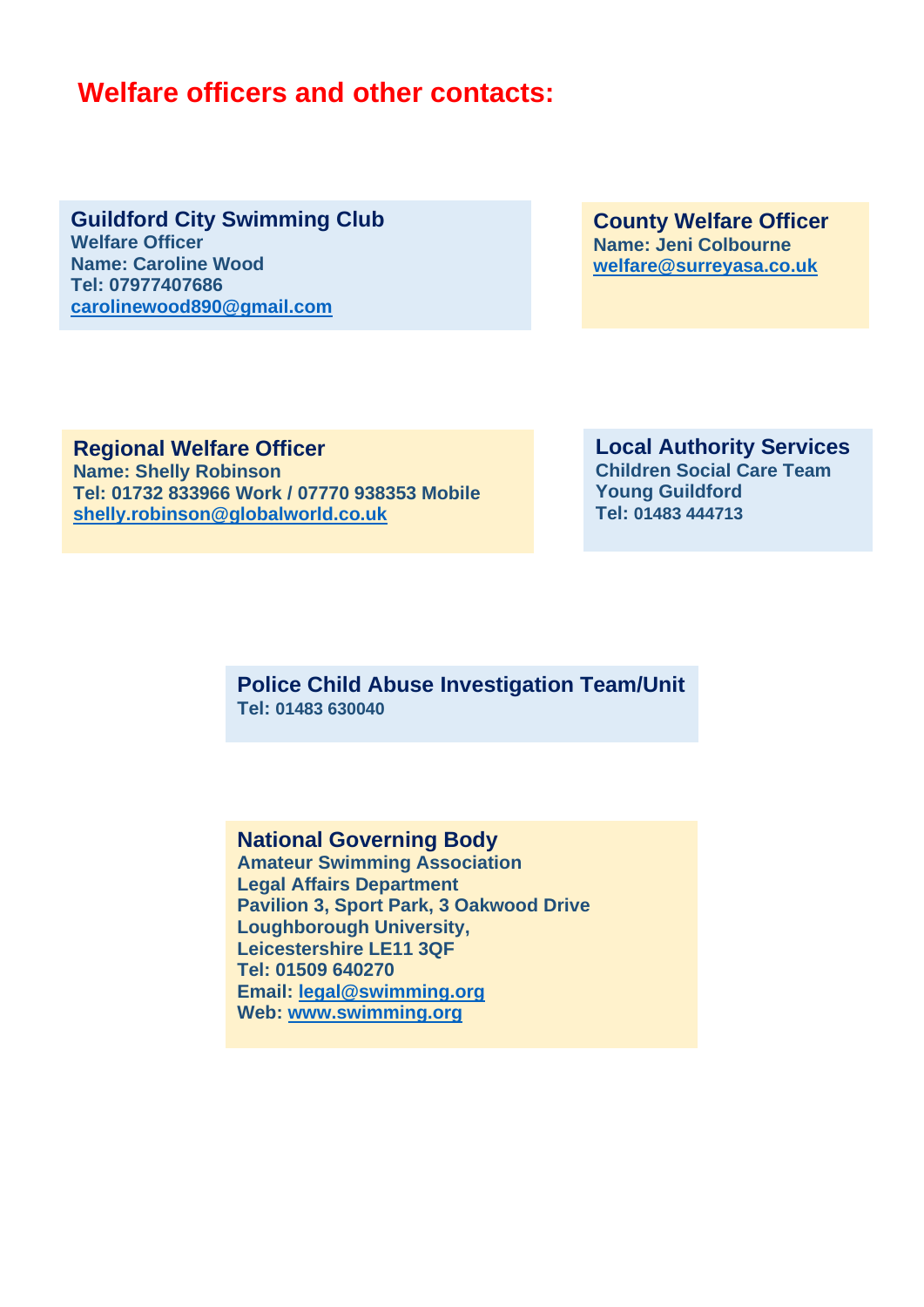# **List of mental health organisations offering help and guidance:**

### **NSPCC CHILD PROTECTION HOTLINE**

*'We're the leading children's charity in the UK, specialising in child protection and dedicated to protecting children today, to prevent abuse tomorrow. We're the only UK children's charity with statutory powers, which means we can take action to safeguard children at risk of abuse.'* **Tel: 0808 8005000 Web: www.nspcc.org.uk**

#### **Swimline (part of the NSPCC)**

**This is the Swim England / NSPCC child protection helpline Tel: 0808 1004001**

#### **Childline (part of the NSPCC)**

*'We are here for you, whatever's on your mind. We will support you. Guide you. Help you make decisions that are right for you. Provide tools on the website to help you keep calm and feel better.'* **Call or chat online. Tel: 0800 1111 Web: www.childline.org.uk**

#### **Kidscape**

*'Our mission is to provide practical support, training and advice to challenge bullying and protect young lives.'* **Tel: 020 7303300 Web: www.kidscape.org.uk**

#### **Samaritans** *'If you need someone to talk to, we listen. We won't judge or tell you what to do.'* **Tel: Freefone 116123 SAMARITANS Web: www.samaritans.org/how-we-can-help/contact-samaritan/**

#### **Mind**

*'We believe no one should have to face a mental health problem alone. We'll listen, give you support and advise, and fight your corner.'* **Tel: Helpline 0300 1233393 Text: 86463 Web: www.mind.org.uk/information-support/helplines/**